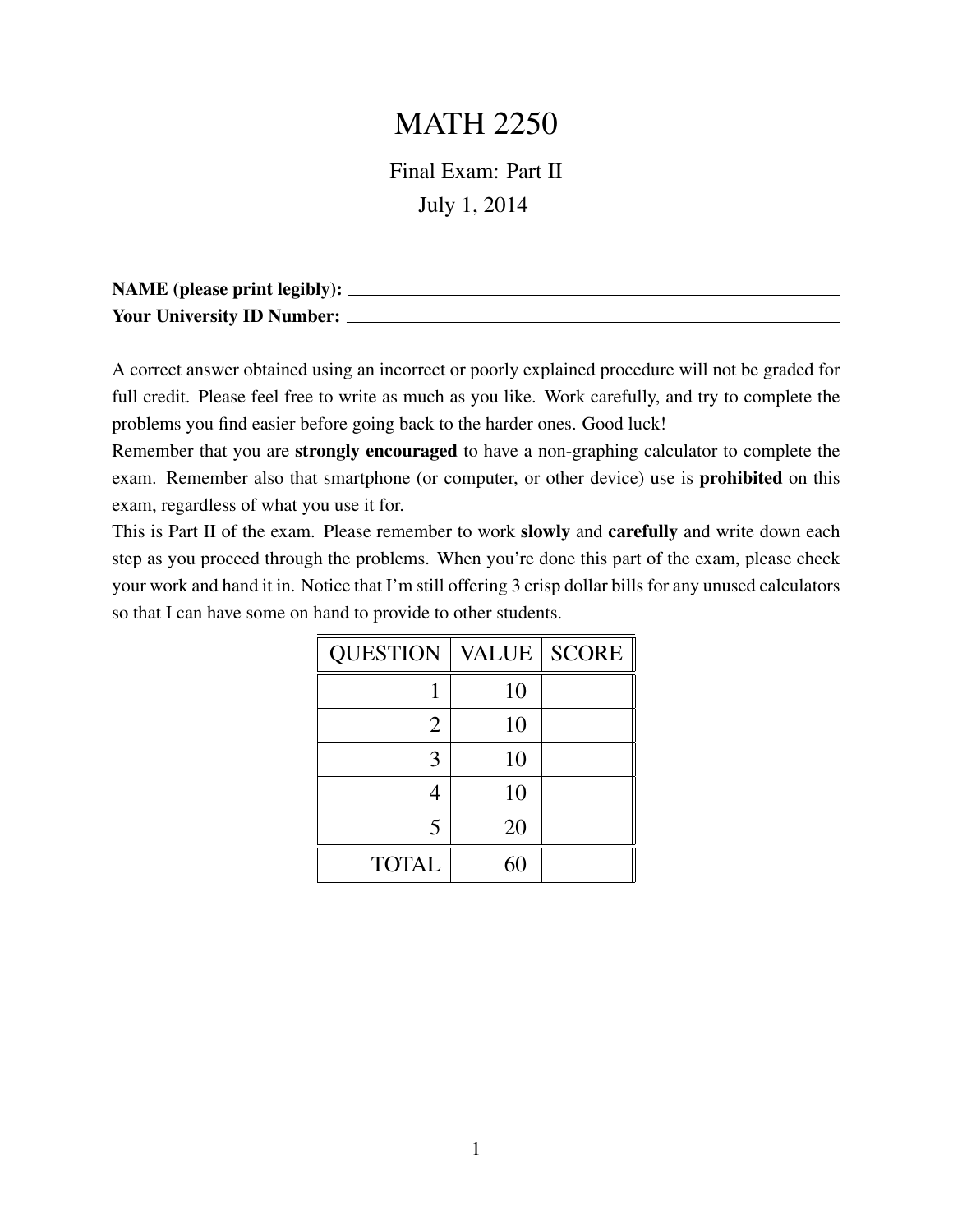1. (10 points) Consider the function

$$
f(x) = \frac{2e^x}{1+x^2}
$$

Find all the critical points of this function and classify them as absolute max, local max, absolute min, local min, or none of the above.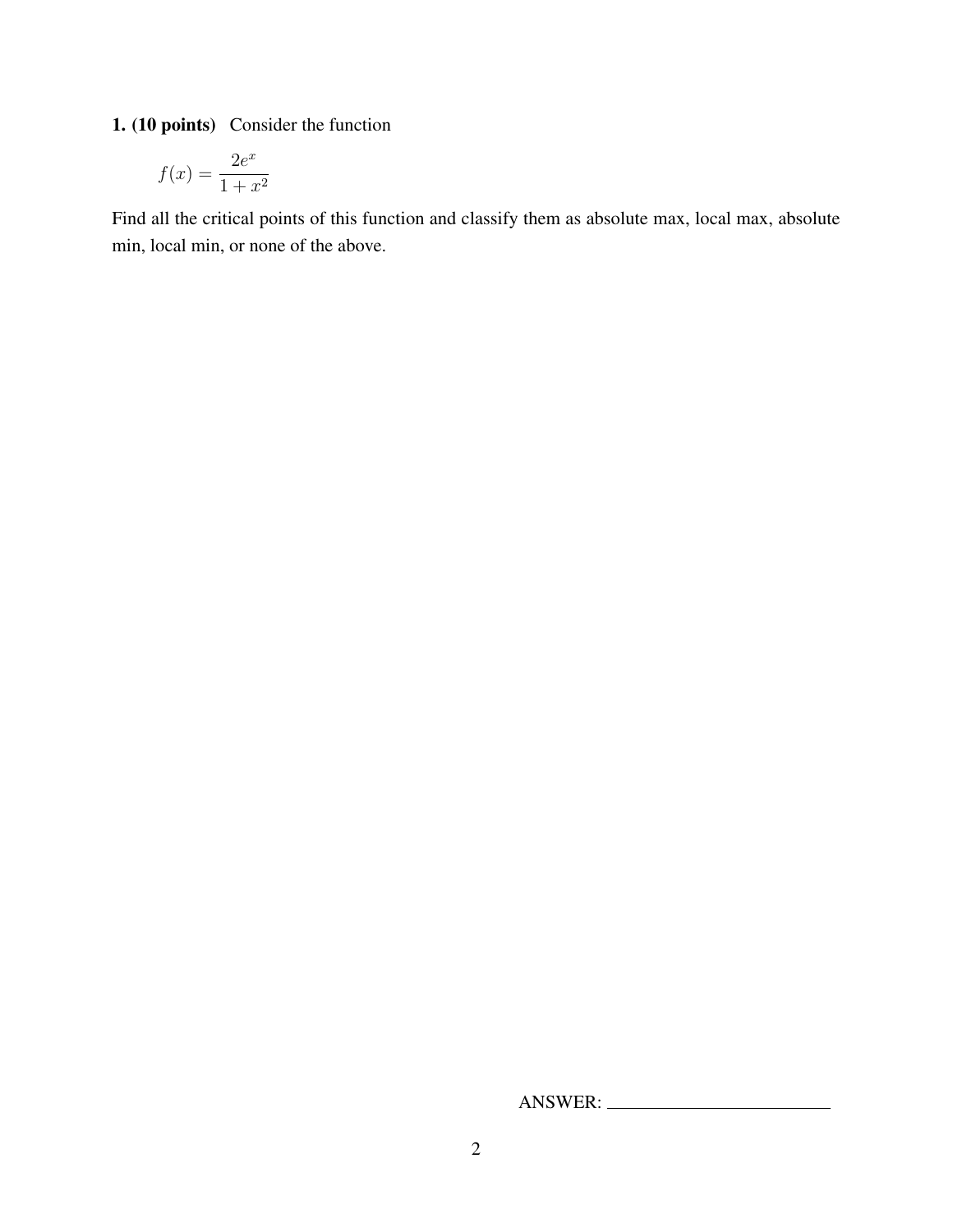2. (10 points) Show that the functions

$$
f(x) = \frac{x}{x+1}
$$
, and  $g(x) = -\frac{1}{x+1}$ .

have the same derivative. What does that mean about these functions?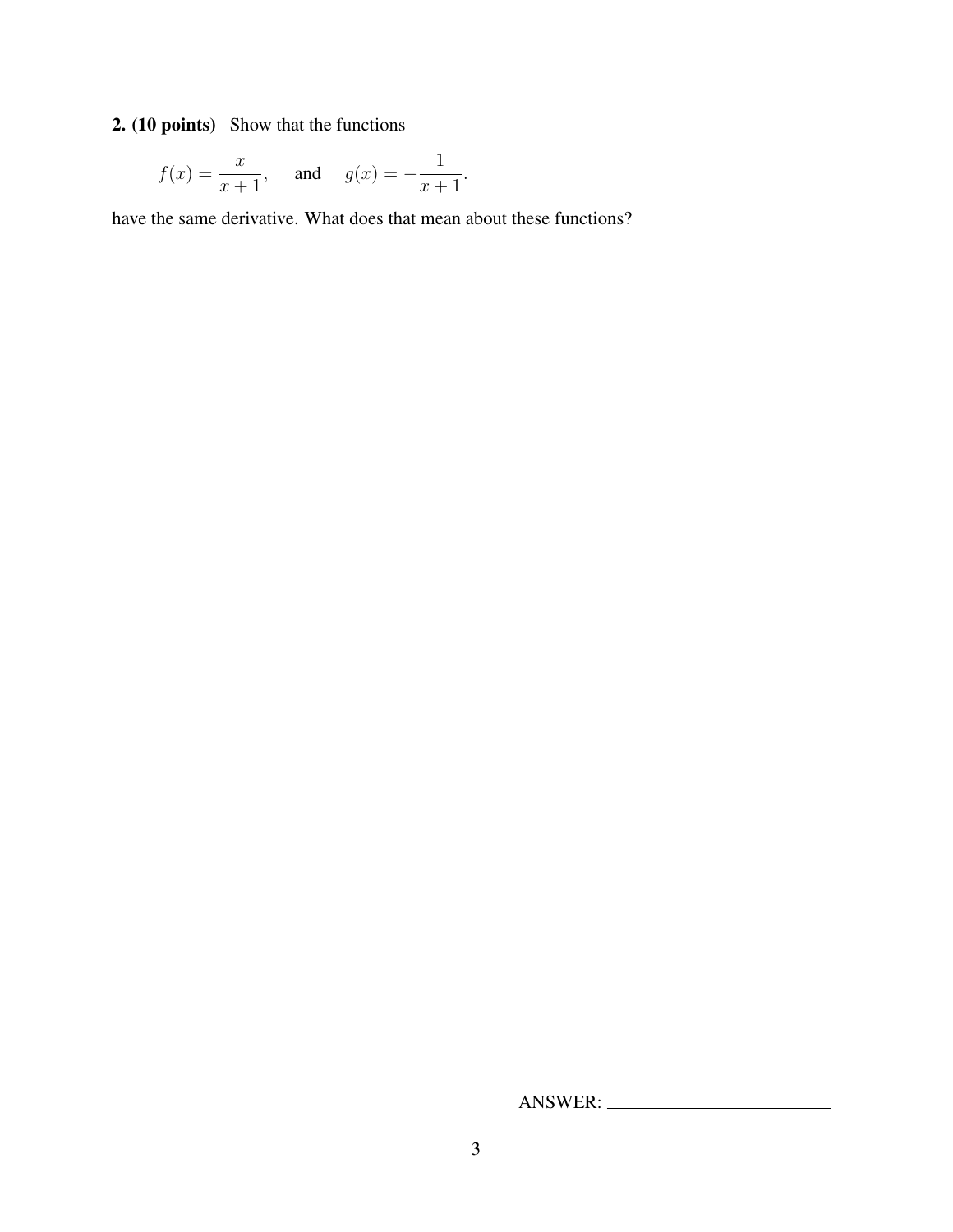3. (10 points) Compute the definite integral

$$
\int_0^3 x^3 - 2x + 3 \, dx
$$

ANSWER:

4. (10 points) Compute the indefinite integral

$$
\int \frac{4x}{\sqrt{x^2 + 1}} \, \mathrm{dx}
$$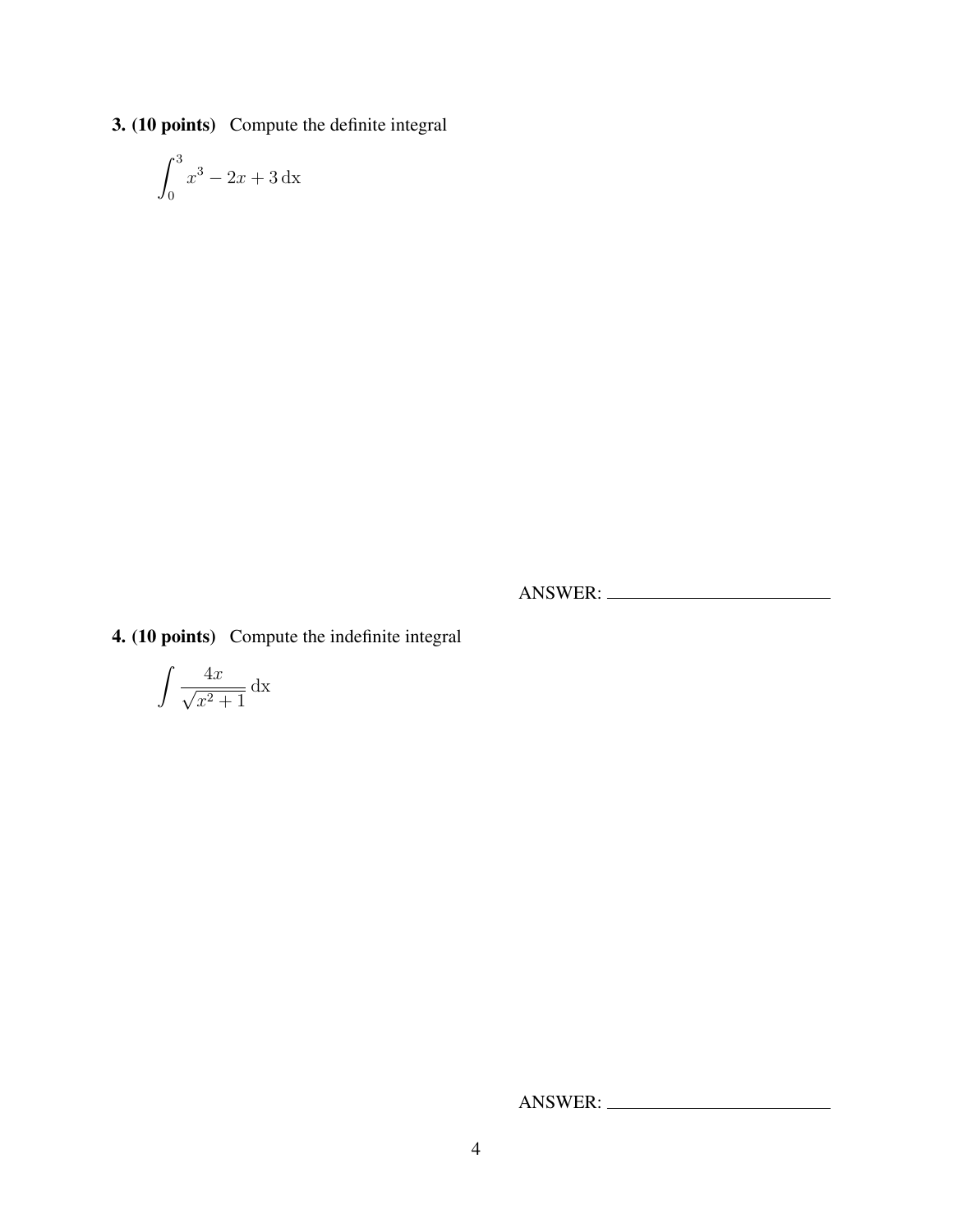5. (20 points) Fracking. Suppose we have to test  $N$  wells for contamination with an industrial chemical. One way to do to do this is to test each well separately, requiring  $N$  tests. Another method is to mix samples from  $x$  wells and test the combined sample. If the combined sample is clean, you don't have to do any more tests. If the combined sample is contaminated, each of the individual samples must be tested, for a total of  $x + 1$  tests.

Using the second method, you can show using some probability theory<sup>1</sup> that if the probability that each well is clean is 0.99 and you have 1, 000 wells to test, the expected total number of tests is

$$
y(x) = 1000 \left( 1 - 0.99^{x} + \frac{1}{x} \right)
$$

Use calculus to find the group size  $x$  which minimizes the expected total number of tests, and the minimum expected number of tests. Which method is better (test each well separately, or combine samples)?

<sup>&</sup>lt;sup>1</sup> which is beyond the scope of this class, alas!